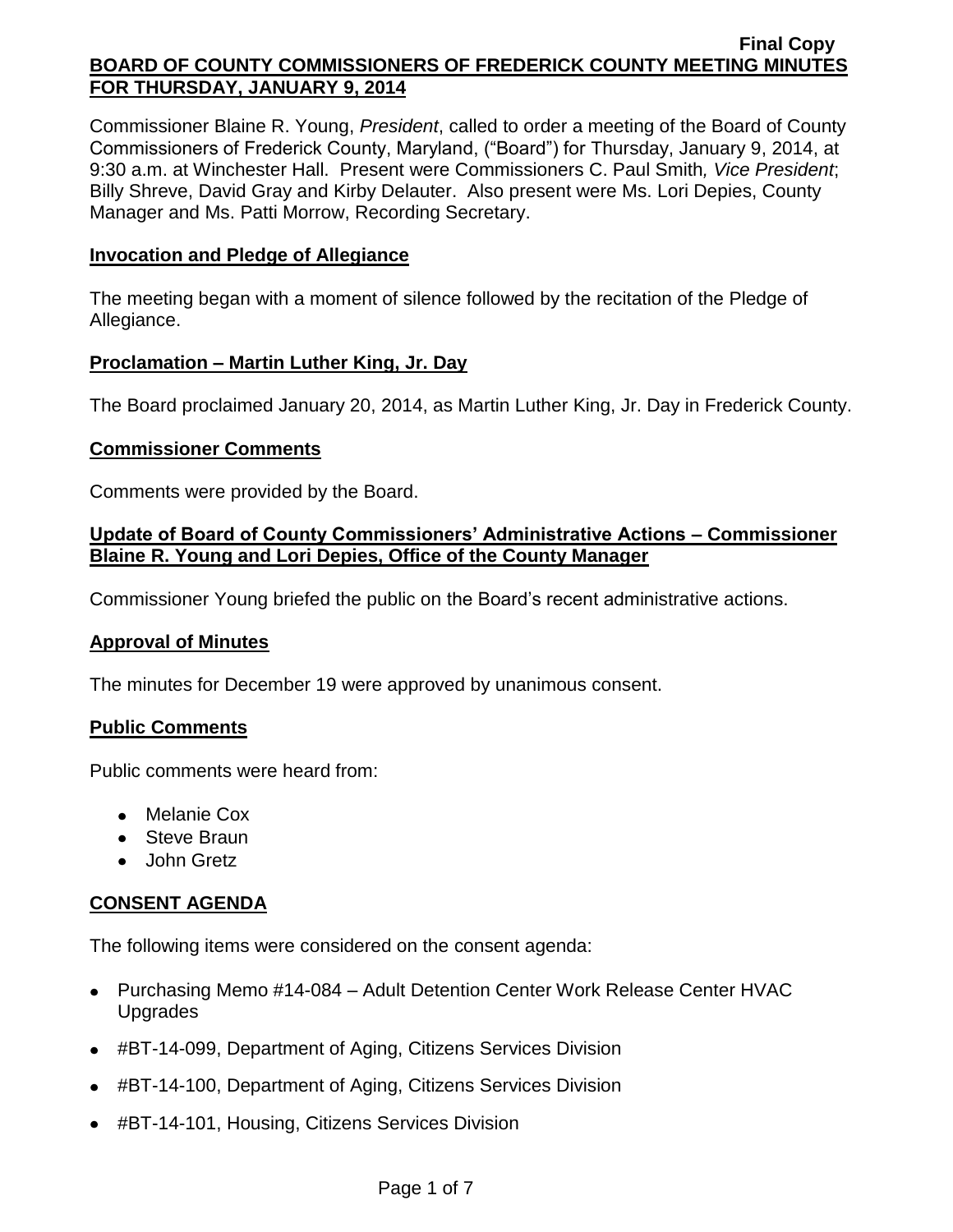*Motion to approve the consent agenda as presented – Passed 5-0.*

| <b>COMMISSIONERS</b> | <b>MOTION</b> | <b>SECOND</b> | <b>YES</b> | <b>NO</b> | <b>ABSTAIN</b> | <b>NOT PRESENT</b> |
|----------------------|---------------|---------------|------------|-----------|----------------|--------------------|
| Young                |               |               |            |           |                |                    |
| <b>Smith</b>         |               |               |            |           |                |                    |
| <b>Shreve</b>        |               | ^             |            |           |                |                    |
| Grav                 |               |               |            |           |                |                    |
| <b>Delauter</b>      |               |               |            |           |                |                    |

### **WORKSESSION**

## **Appointment to the Frederick County Local Management Board – Joyce Grossnickle, Office of the County Manager**

There was no public comment.

*Motion to appoint Ms. Stacy Wantz to serve a term to expire June 30, 2016 – Passed 5-0.*

| <b>COMMISSIONERS</b> | <b>MOTION</b> | <b>SECOND</b> | <b>YES</b>   | <b>NO</b> | <b>ABSTAIN</b> | <b>NOT PRESENT</b> |
|----------------------|---------------|---------------|--------------|-----------|----------------|--------------------|
| Young                |               |               |              |           |                |                    |
| <b>Smith</b>         |               |               |              |           |                |                    |
| <b>Shreve</b>        |               |               |              |           |                |                    |
| Grav                 |               |               | $\mathbf{v}$ |           |                |                    |
| <b>Delauter</b>      |               |               | $\mathbf{v}$ |           |                |                    |

# **Consideration of a Policy of Frederick County, Maryland on Clean Water – Commissioner C. Paul Smith**

Commissioner Smith presented and read into the record a draft policy to consider and implement various factors that would affect or would be related to the streams and waters in Frederick County, as amended by the following:

6. Requirement that all jurisdictions and all citizens in the Chesapeake Bay watershed be under the same types and amounts of obligations regarding their waterways, and avoid obligations and requirements that are substantially disparate *in impact* on Frederick County than on any other jurisdiction.

There was no public comment.

*Motion to enact the policy as amended – Passed 5-0.*

| <b>COMMISSIONERS</b> | <b>MOTION</b> | <b>SECOND</b>      | <b>YES</b>                 | <b>NO</b> | <b>ABSTAIN</b> | <b>NOT PRESENT</b> |
|----------------------|---------------|--------------------|----------------------------|-----------|----------------|--------------------|
| Young                |               |                    |                            |           |                |                    |
| <b>Smith</b>         |               |                    | $\overline{\phantom{a}}$   |           |                |                    |
| <b>Shreve</b>        |               |                    | $\overline{\phantom{a}}$   |           |                |                    |
| Gray                 |               |                    | $\boldsymbol{\mathcal{L}}$ |           |                |                    |
| <b>Delauter</b>      |               | $\mathbf{\Lambda}$ | $\overline{\phantom{a}}$   |           |                |                    |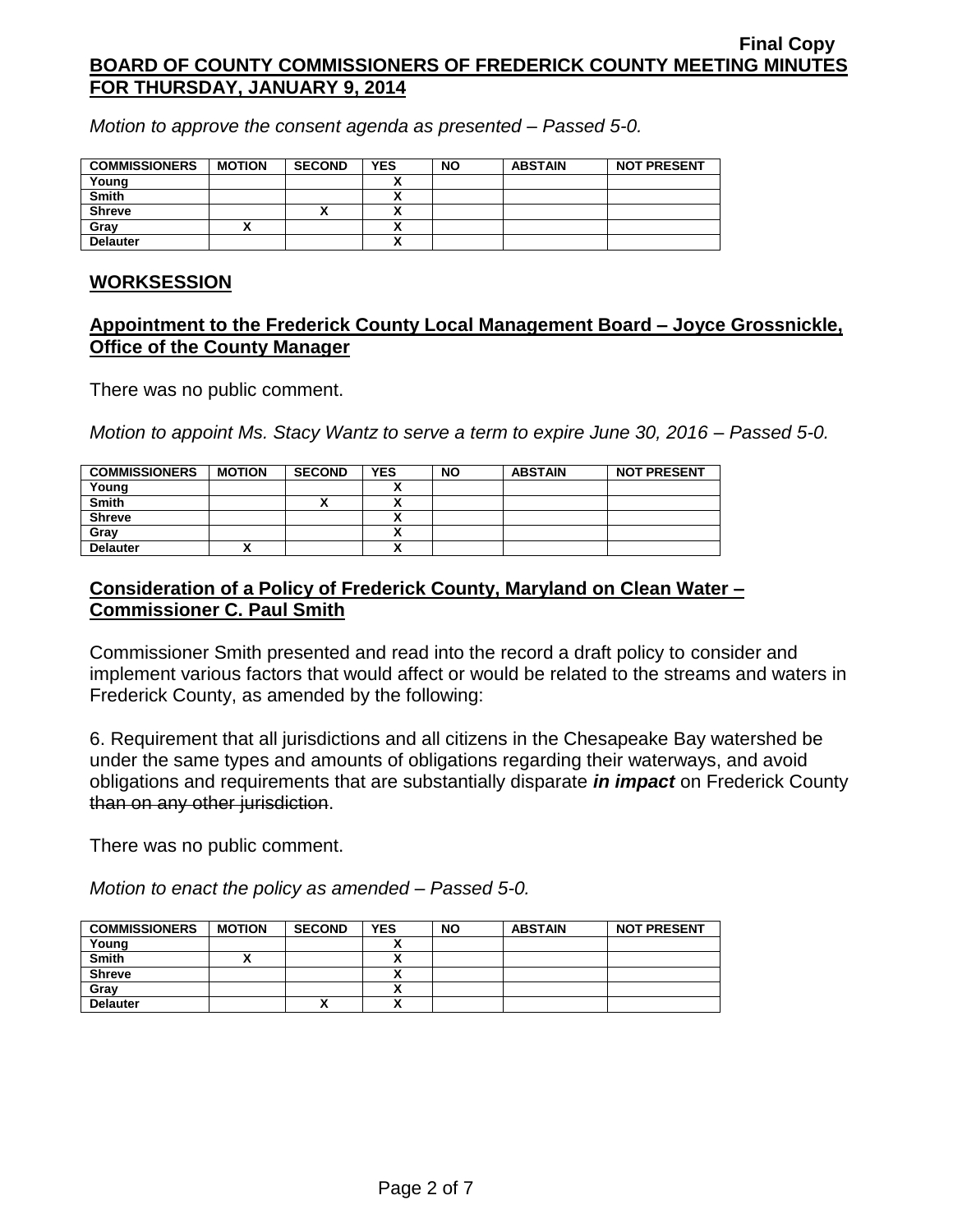### **ADMINISTRATIVE BUSINESS**

### **Request for Third Quarter Library Material Funding – Darrell Batson, Frederick County Public Libraries**

Mr. Batson presented the request.

*Motion to release the FY 2014 third quarter library material funding as presented – Passed 5-0*

| <b>COMMISSIONERS</b> | <b>MOTION</b> | <b>SECOND</b> | <b>YES</b> | <b>NO</b> | <b>ABSTAIN</b> | <b>NOT PRESENT</b> |
|----------------------|---------------|---------------|------------|-----------|----------------|--------------------|
| Young                |               |               |            |           |                |                    |
| <b>Smith</b>         |               |               |            |           |                |                    |
| <b>Shreve</b>        |               |               | ,,         |           |                |                    |
| Gray                 |               |               | Δ          |           |                |                    |
| <b>Delauter</b>      |               | $\mathbf{v}$  | ~          |           |                |                    |

### **Single Stream Recyclables Transportation and Processing Service Agreement Between Frederick County and the Northeast Maryland Waste Disposal Authority (NMWDA) – Phil Harris and Lori Finafrock, Utilities and Solid Waste Management Division**

(Commissioner Young passed the gavel to Commissioner Smith and left the meeting at 10:30 a.m.)

(Commissioner Young returned to the meeting at 10:40 a.m.)

Mr. Demosky, Utilities and Solid Waste Management Division, and Mr. John Schott, NMWDA, participated in the discussion

*Motion to execute the Single Stream Recyclables Transportation and Processing Service Agreement between Frederick County and the NMWDA – Passed 5-0.*

| <b>COMMISSIONERS</b> | <b>MOTION</b> | <b>SECOND</b> | <b>YES</b>           | <b>NO</b> | <b>ABSTAIN</b> | <b>NOT PRESENT</b> |
|----------------------|---------------|---------------|----------------------|-----------|----------------|--------------------|
| Young                |               |               |                      |           |                |                    |
| <b>Smith</b>         |               |               | v                    |           |                |                    |
| <b>Shreve</b>        |               |               |                      |           |                |                    |
| Gray                 |               |               |                      |           |                |                    |
| <b>Delauter</b>      |               |               | $\ddot{\phantom{1}}$ |           |                |                    |

It was noted the agreement would be contingent on NMWDA's approval.

### **Presentation of Debt Affordability Analysis and Other Capital Improvements Program (CIP) Related Revenues – Kelly Weaver, Budget Office, Office of the County Manager**

Ms. Weaver presented the analysis and noted it was performed to identify how much funding should be recommended to come from debt proceeds.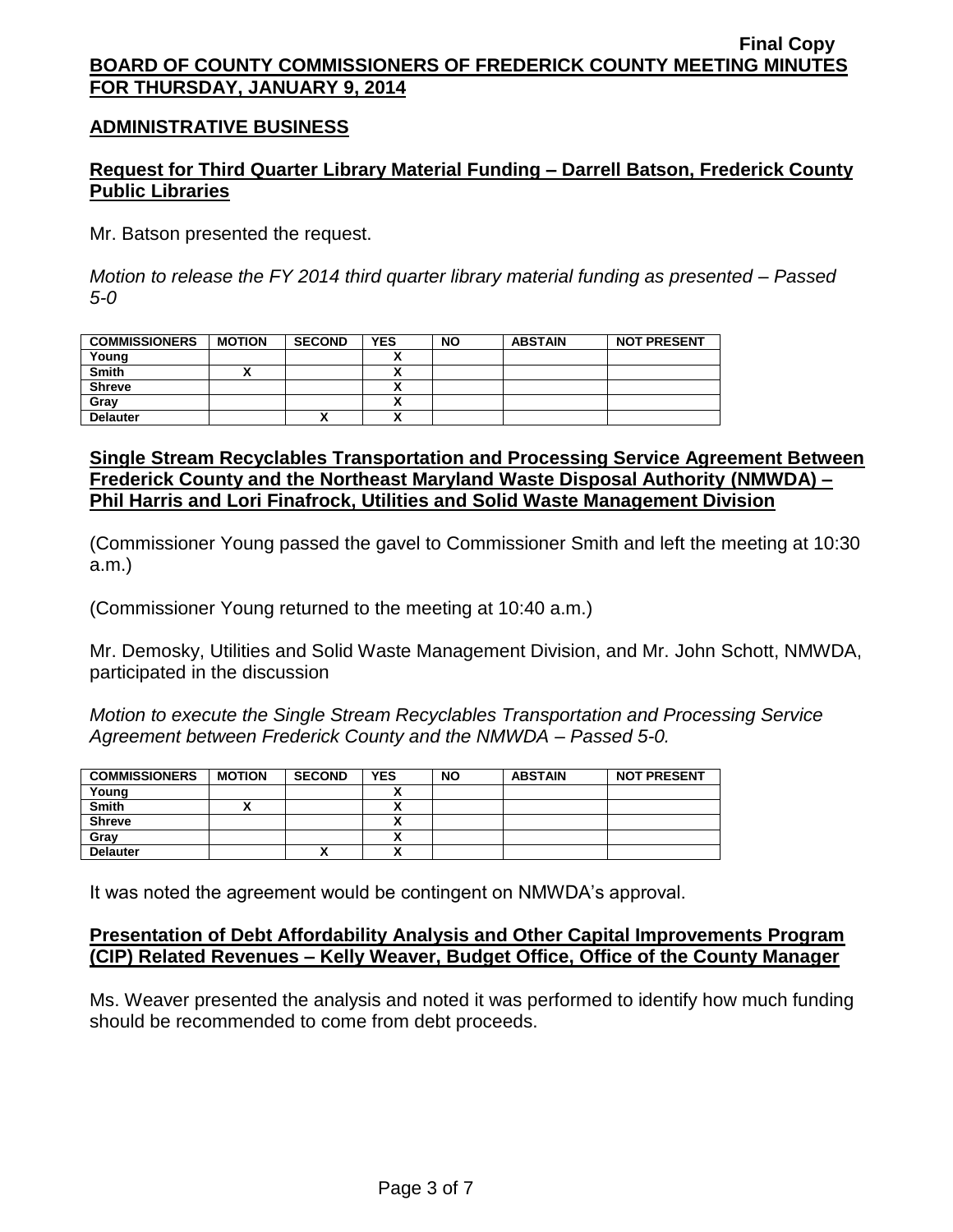*Motion to accept the revenue projections related to the development of the FY 2015-2020 CIP – Passed 5-0.*

| <b>COMMISSIONERS</b> | <b>MOTION</b> | <b>SECOND</b> | <b>YES</b>               | <b>NO</b> | <b>ABSTAIN</b> | <b>NOT PRESENT</b> |
|----------------------|---------------|---------------|--------------------------|-----------|----------------|--------------------|
| Young                |               | "             |                          |           |                |                    |
| <b>Smith</b>         |               |               |                          |           |                |                    |
| <b>Shreve</b>        |               |               |                          |           |                |                    |
| Grav                 |               |               |                          |           |                |                    |
| <b>Delauter</b>      |               |               | $\overline{\phantom{a}}$ |           |                |                    |

### **Proposed Amendments to the Frederick County Strategic Plan FY 2011-FY 2015 – Lori Depies, Office of the County Manager**

Ms. Depies presented the proposed amendment:

Objective #1.5

By January 2013, identify constraints and opportunities and implementation measures in job creation through an evaluation of land use, zoning, housing and employment factors. While providing balance and diversity within the employment market.

*Motion to amend Objective #1.5 as presented – Passed 5-0.*

| <b>COMMISSIONERS</b> | <b>MOTION</b> | <b>SECOND</b> | <b>YES</b> | <b>NO</b> | <b>ABSTAIN</b> | <b>NOT PRESENT</b> |
|----------------------|---------------|---------------|------------|-----------|----------------|--------------------|
| Young                |               |               |            |           |                |                    |
| <b>Smith</b>         |               |               | ,,         |           |                |                    |
| <b>Shreve</b>        |               |               |            |           |                |                    |
| Gray                 |               |               |            |           |                |                    |
| <b>Delauter</b>      |               |               | n          |           |                |                    |

### **Commissioner Shreve Staffing Request and Attached Budget Transfer – Lori Depies, Office of the County Manager**

*Motion to approve the staffing request for Commissioner Shreve as presented and the associated budget transfer – Passed 5-0.*

| <b>COMMISSIONERS</b> | <b>MOTION</b> | <b>SECOND</b> | <b>YES</b> | <b>NO</b> | <b>ABSTAIN</b> | <b>NOT PRESENT</b> |
|----------------------|---------------|---------------|------------|-----------|----------------|--------------------|
| Young                |               |               |            |           |                |                    |
| <b>Smith</b>         |               |               |            |           |                |                    |
| <b>Shreve</b>        |               |               |            |           |                |                    |
| Grav                 |               |               |            |           |                |                    |
| <b>Delauter</b>      |               | Λ             | v          |           |                |                    |

### **CLOSED SESSION**

Maryland Annotated Code State Government Article § 10-508(a) (1) To discuss: (i) The appointment, employment, assignment, promotion, discipline, demotion, compensation, removal, resignation, or performance evaluation of appointees, employees, or officials over whom it has jurisdiction; or (ii) Any other personnel matter that affects one or more specific individuals; and (7) To consult with counsel to obtain legal advice on a legal matter

Topic – To discuss personnel grievances filed by county employees.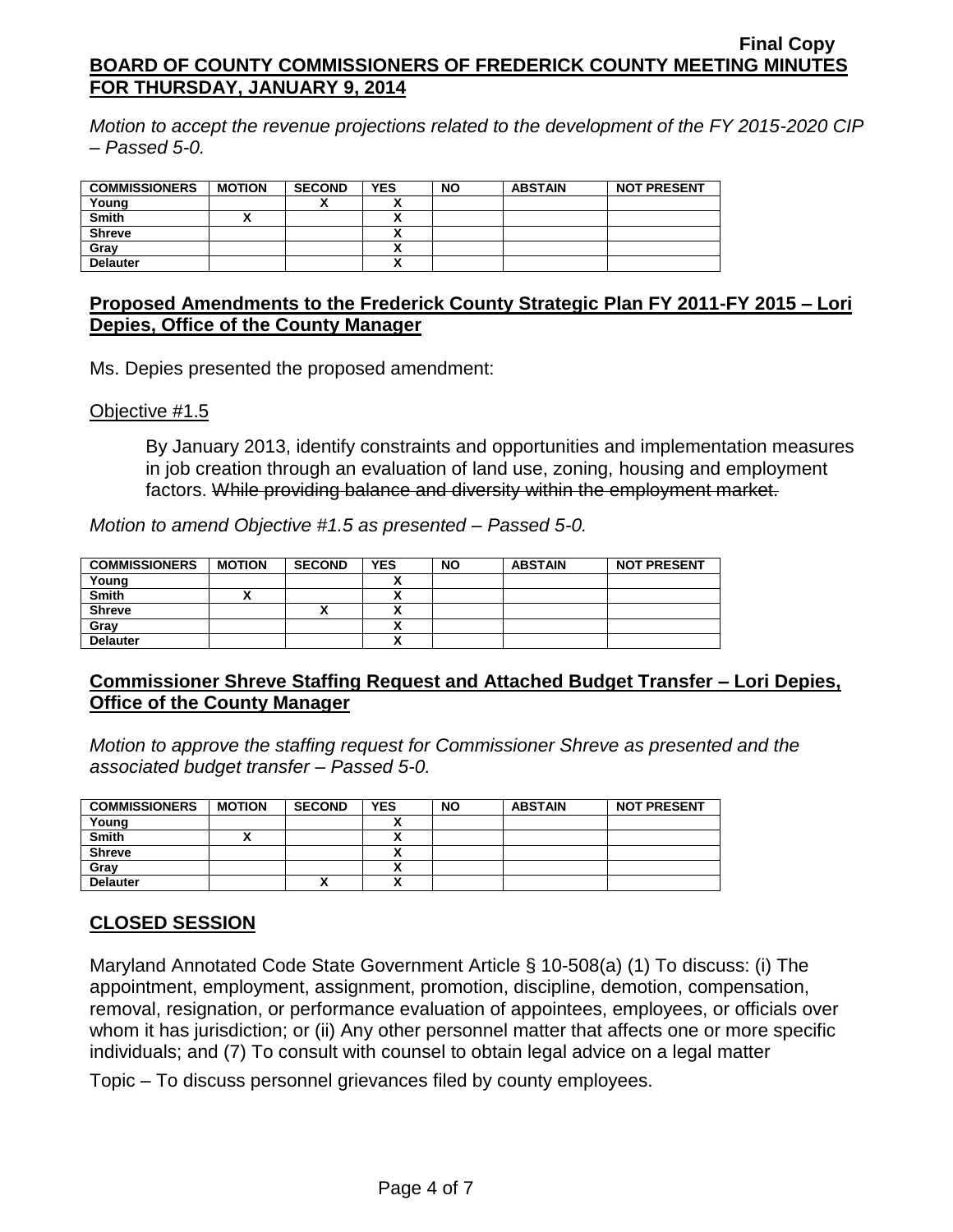*Motion to go into closed session – Passed 5-0.*

| <b>COMMISSIONERS</b> | <b>MOTION</b> | <b>SECOND</b> | <b>YES</b> | <b>NO</b> | <b>ABSTAIN</b> | <b>NOT PRESENT</b> |
|----------------------|---------------|---------------|------------|-----------|----------------|--------------------|
| Young                |               |               |            |           |                |                    |
| Smith                |               |               |            |           |                |                    |
| <b>Shreve</b>        |               |               |            |           |                |                    |
| Grav                 |               |               |            |           |                |                    |
| <b>Delauter</b>      |               | ́             |            |           |                |                    |

# **PUBLIC COMMENTS**

• John Gretz

### **QUESTIONS – PRESS**

None.

## **COMMISSIONER COMMENTS**

Commissioner Smith commented on the swimming and diving program at Frederick High School.

## **ADJOURN**

The meeting adjourned at 12:10 p.m.

Patricia Morrow Recording Secretary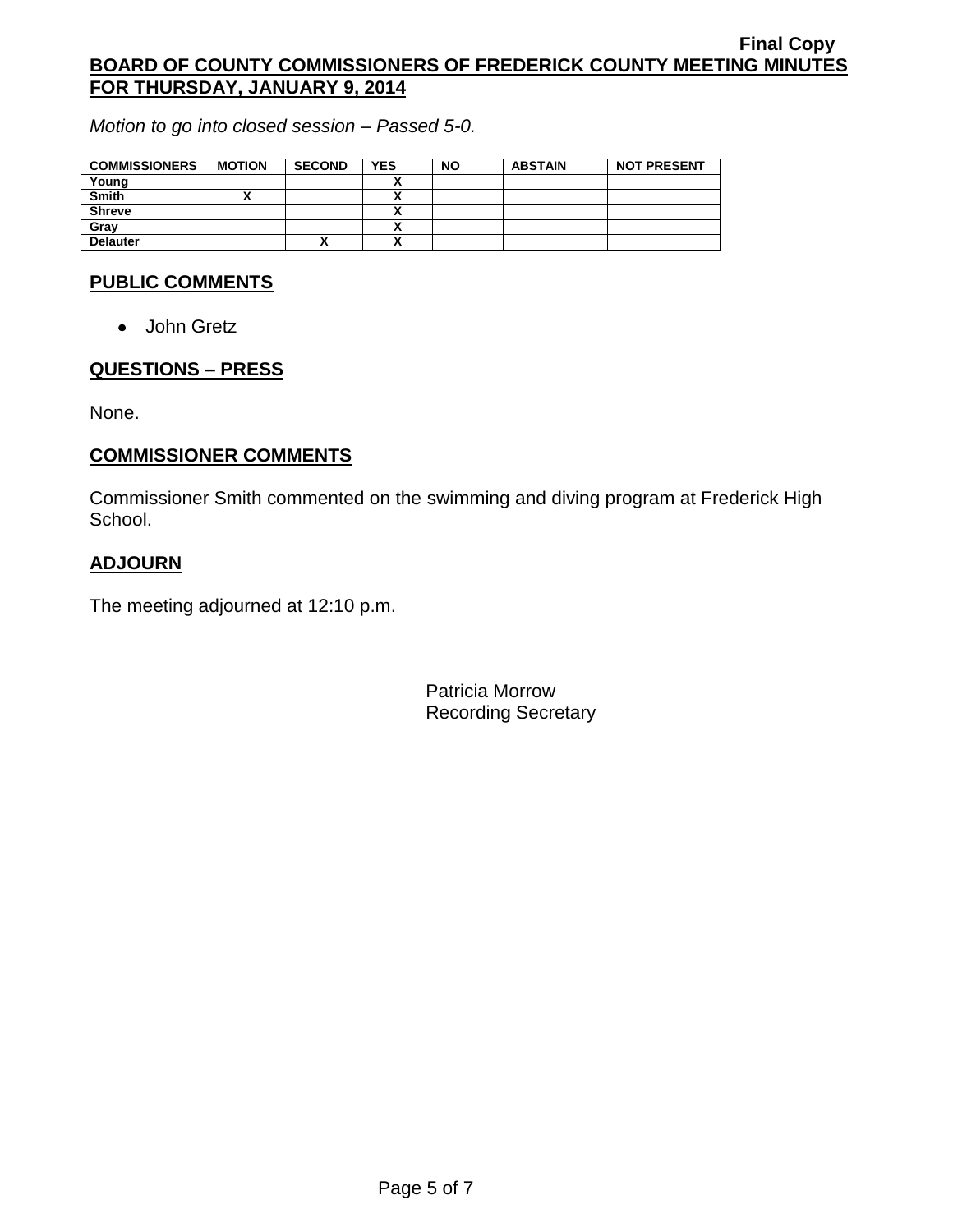# **FORM OF STATEMENT FOR CLOSING THE MEETING OF THURSDAY, JANUARY 9, 2014**

# **STATUTORY AUTHORITY TO CLOSE SESSION**

### **State Government Article §10-508(a):**

(1) To discuss: (i) The appointment, employment, assignment, promotion, discipline, demotion, compensation, removal, resignation, or performance evaluation of appointees, employees, or officials over whom it has jurisdiction; or (ii) Any other personnel matter that affects one or more specific individuals; and (7) To consult with counsel to obtain legal advice on a legal matter

## **Motion:**

Commissioner Smith moved to go into closed session in accordance with Maryland Annotated Code State Government Article §10-508(a) (1) To discuss: (i) The appointment, employment, assignment, promotion, discipline, demotion, compensation, removal, resignation, or performance evaluation of appointees, employees, or officials over whom it has jurisdiction; or (ii) Any other personnel matter that affects one or more specific individuals; and (7) To consult with counsel to obtain legal advice on a legal matter. Commissioner Delauter seconded the motion that passed 5-0.

### **Time and Location:**

11:50 a.m. – Third Floor Meeting Room, Winchester Hall

# **Topic to be Discussed:**

To discuss personnel grievances filed by county employees.

Patti Morrow Recording Secretary